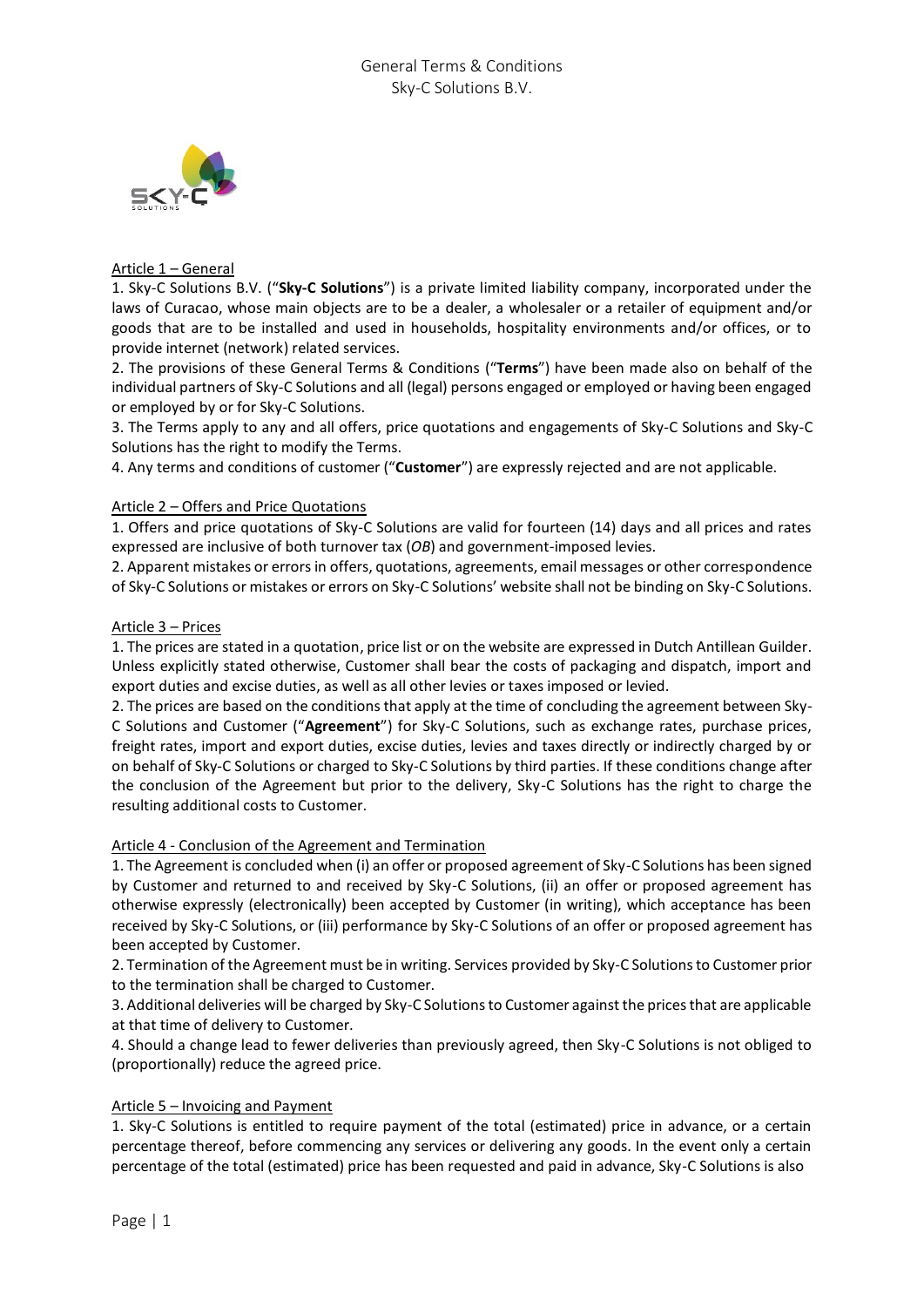entitled to request additional partial payments in advance (e.g. before delivery) before completing any services or delivering any goods.

2. All invoices sent by Sky-C Solutions must be paid in full, with no deduction, discount, set-off or suspension, within fourteen (14) days from the date of the invoice. Invoices concerning advance payments shall be paid at once. These terms of payment are fatal terms (*fatale termijnen*).

3. If full payment of an invoice is overdue, Customer shall be in default (*verzuim*) by operation of law without any demand or notice of default (*ingebrekestelling*) being required. In that event Sky-C Solutions shall have the right to suspend its services or delivery of goods until full payment of the amount outstanding and/or to dissolve the Agreement, without Customer being entitled to any compensation whatsoever.

4. In the event of default, Sky-C Solutions will charge interest at a rate of 3.5% per month or part thereof. Any and all judicial costs and the extrajudicial collection charges incurred in collecting any claim in respect of which Customer is in default ("**Collection Charges**") will be fully at Customer's expense. The Collection Charges are fixed to 15% of the outstanding balance including interest due with a minimum of ANG 300, or if the actual Collection Charges exceed this amount, the actual costs incurred.

5. In case of liquidation, bankruptcy or suspension of payment of Customer, all claims of Sky-C Solutions on Customer shall become immediately due and payable.

#### Article 6 – Terms of delivery and delivery by Sky-C Solutions

1. The agreed (delivery) terms of Sky-C Solutions are estimates only and not fatal terms or deadlines. In order for Sky-C Solutions to be in default, a written notice of default is required, whereby Sky-C Solutions will be granted a reasonable period of time, which is at least three (3) weeks, to fulfill its obligations.

2. In the event of a delivery at an earlier time than specified by Sky-C Solutions, Customer is obliged to accept said delivery.

3. Sky-C Solutions will timely notify Customer of the place and time at which the goods are ready for delivery to and pick-up by Customer. Customer is required to pick-up or accept delivery of the goods as soon as possible, but in any event no later than one (1) week after the date of the notification. The risk of the goods passes (*risico overgang*) to Customer from the moment Customer picks-up or accepts delivery of the goods, or, if not picked-up or accepted delivery within one (1) week of aforementioned notification, as of one (1) week after the date of the notification.

4. If Customer does not pick-up or accept delivery of the goods or does not do so on time, he will be in default without notice of default. Sky-C Solutions is, in that case, entitled to store the goods at the expense and risk of Customer and/or to sell them to a third party. Customer will continue to owe the purchase price plus the interest and costs, to be reduced by the net proceeds of the sale to a third party, if applicable.

## Article 7 – Dissolution

1. If Customer does not, not timely or not adequately fulfill his obligations with regard to Sky-C Solutions, or if his bankruptcy is requested, he is declared bankrupt, applies for suspension of payments, or to his creditors or a part of them offers an arrangement (*regeling*) or an agreement (*akkoord*), also in the attachment of his assets or a part thereof, or he sells or liquidates his company, as well as the case of death, under curatorship or if he otherwise does lose control over his business, household management or part thereof, Customer is legally in default (*verzuim*) and every claim that Sky-C Solutions has or will be liable to, is immediately due and payable without any notice of default being required. Sky-C Solutions has the right to suspend further execution of the Agreement and/or to dissolve it in whole or in part.

#### Article 8 – Deviation

1. Deviations between the delivered product and the original concept shall not be a reason for rejection, discount, cancellation of the Agreement or damages if said deviations are of minor importance.

2. Colours shown to Customer, or other minor details, may slightly differ from the actual colours or details of any delivered product. Sky-C Solutions is not liable for any such deviation.